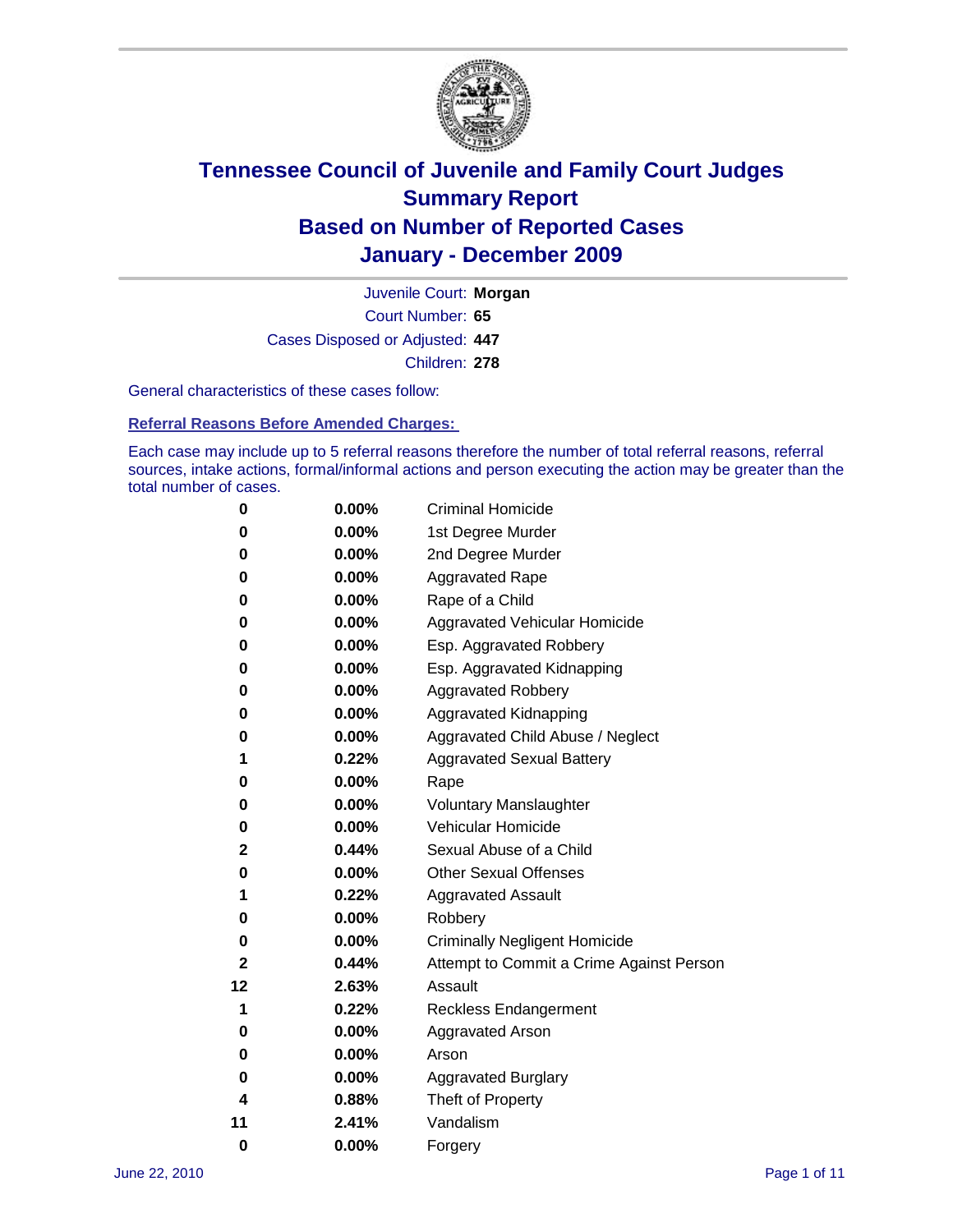

Court Number: **65** Juvenile Court: **Morgan** Cases Disposed or Adjusted: **447** Children: **278**

#### **Referral Reasons Before Amended Charges:**

Each case may include up to 5 referral reasons therefore the number of total referral reasons, referral sources, intake actions, formal/informal actions and person executing the action may be greater than the total number of cases.

| 0  | 0.00%  | <b>Worthless Checks</b>                                     |
|----|--------|-------------------------------------------------------------|
| 0  | 0.00%  | Illegal Possession / Fraudulent Use of Credit / Debit Cards |
| 2  | 0.44%  | <b>Burglary</b>                                             |
| 0  | 0.00%  | Unauthorized Use of a Vehicle                               |
| 0  | 0.00%  | <b>Cruelty to Animals</b>                                   |
| 0  | 0.00%  | Sale of Controlled Substances                               |
| 0  | 0.00%  | <b>Other Drug Offenses</b>                                  |
| 1  | 0.22%  | <b>Possession of Controlled Substances</b>                  |
| 0  | 0.00%  | <b>Criminal Attempt</b>                                     |
| 0  | 0.00%  | Carrying Weapons on School Property                         |
| 0  | 0.00%  | Unlawful Carrying / Possession of a Weapon                  |
| 0  | 0.00%  | <b>Evading Arrest</b>                                       |
| 0  | 0.00%  | Escape                                                      |
| 0  | 0.00%  | Driving Under Influence (DUI)                               |
| 17 | 3.72%  | Possession / Consumption of Alcohol                         |
| 1  | 0.22%  | Resisting Stop, Frisk, Halt, Arrest or Search               |
| 0  | 0.00%  | <b>Aggravated Criminal Trespass</b>                         |
| 0  | 0.00%  | Harassment                                                  |
| 0  | 0.00%  | Failure to Appear                                           |
| 0  | 0.00%  | Filing a False Police Report                                |
| 0  | 0.00%  | Criminal Impersonation                                      |
| 9  | 1.97%  | <b>Disorderly Conduct</b>                                   |
| 0  | 0.00%  | <b>Criminal Trespass</b>                                    |
| 2  | 0.44%  | <b>Public Intoxication</b>                                  |
| 0  | 0.00%  | Gambling                                                    |
| 81 | 17.72% | <b>Traffic</b>                                              |
| 1  | 0.22%  | <b>Local Ordinances</b>                                     |
| 0  | 0.00%  | Violation of Wildlife Regulations                           |
| 1  | 0.22%  | Contempt of Court                                           |
| 6  | 1.31%  | Violation of Probation                                      |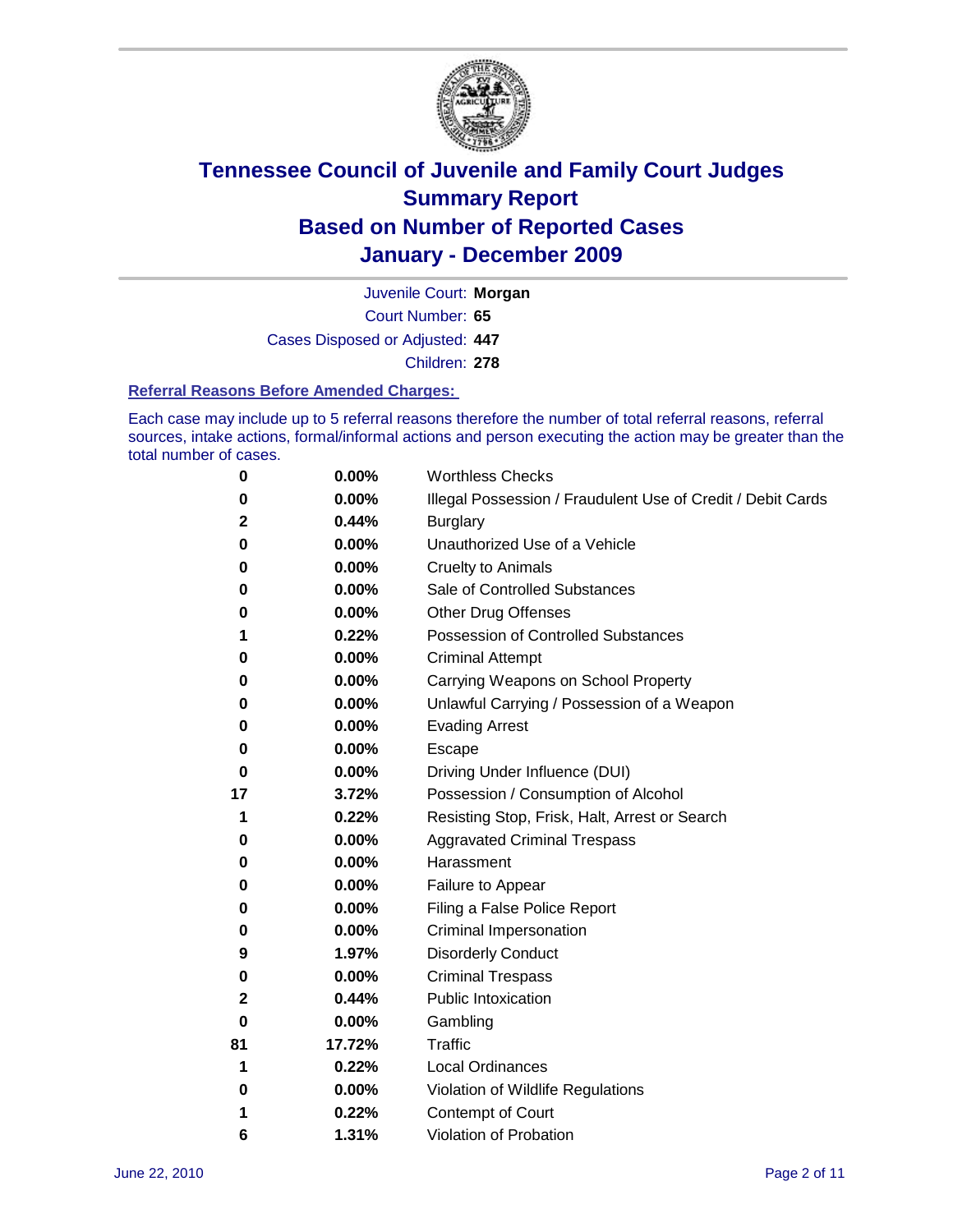

Court Number: **65** Juvenile Court: **Morgan** Cases Disposed or Adjusted: **447** Children: **278**

#### **Referral Reasons Before Amended Charges:**

Each case may include up to 5 referral reasons therefore the number of total referral reasons, referral sources, intake actions, formal/informal actions and person executing the action may be greater than the total number of cases.

| 457 | 100.00%  | <b>Total Referrals</b>                 |
|-----|----------|----------------------------------------|
| 1   | 0.22%    | Other                                  |
| 0   | 0.00%    | <b>Consent to Marry</b>                |
| 0   | 0.00%    | <b>Request for Medical Treatment</b>   |
| 0   | 0.00%    | <b>Child Support</b>                   |
| 1   | 0.22%    | Paternity / Legitimation               |
| 6   | 1.31%    | Visitation                             |
| 80  | 17.51%   | Custody                                |
| 32  | 7.00%    | <b>Foster Care Review</b>              |
| 11  | 2.41%    | <b>Administrative Review</b>           |
| 68  | 14.88%   | <b>Judicial Review</b>                 |
| 1   | 0.22%    | Violation of Informal Adjustment       |
| 0   | 0.00%    | <b>Violation of Pretrial Diversion</b> |
| 1   | 0.22%    | <b>Termination of Parental Rights</b>  |
| 30  | 6.56%    | Dependency / Neglect                   |
| 0   | 0.00%    | <b>Physically Abused Child</b>         |
| 0   | 0.00%    | Sexually Abused Child                  |
| 0   | $0.00\%$ | <b>Violation of Curfew</b>             |
| 0   | 0.00%    | Violation of a Valid Court Order       |
| 13  | 2.84%    | Possession of Tobacco Products         |
| 0   | 0.00%    | Out-of-State Runaway                   |
| 1   | 0.22%    | In-State Runaway                       |
| 44  | 9.63%    | Truancy                                |
| 13  | 2.84%    | Unruly Behavior                        |
| 0   | 0.00%    | Violation of Aftercare                 |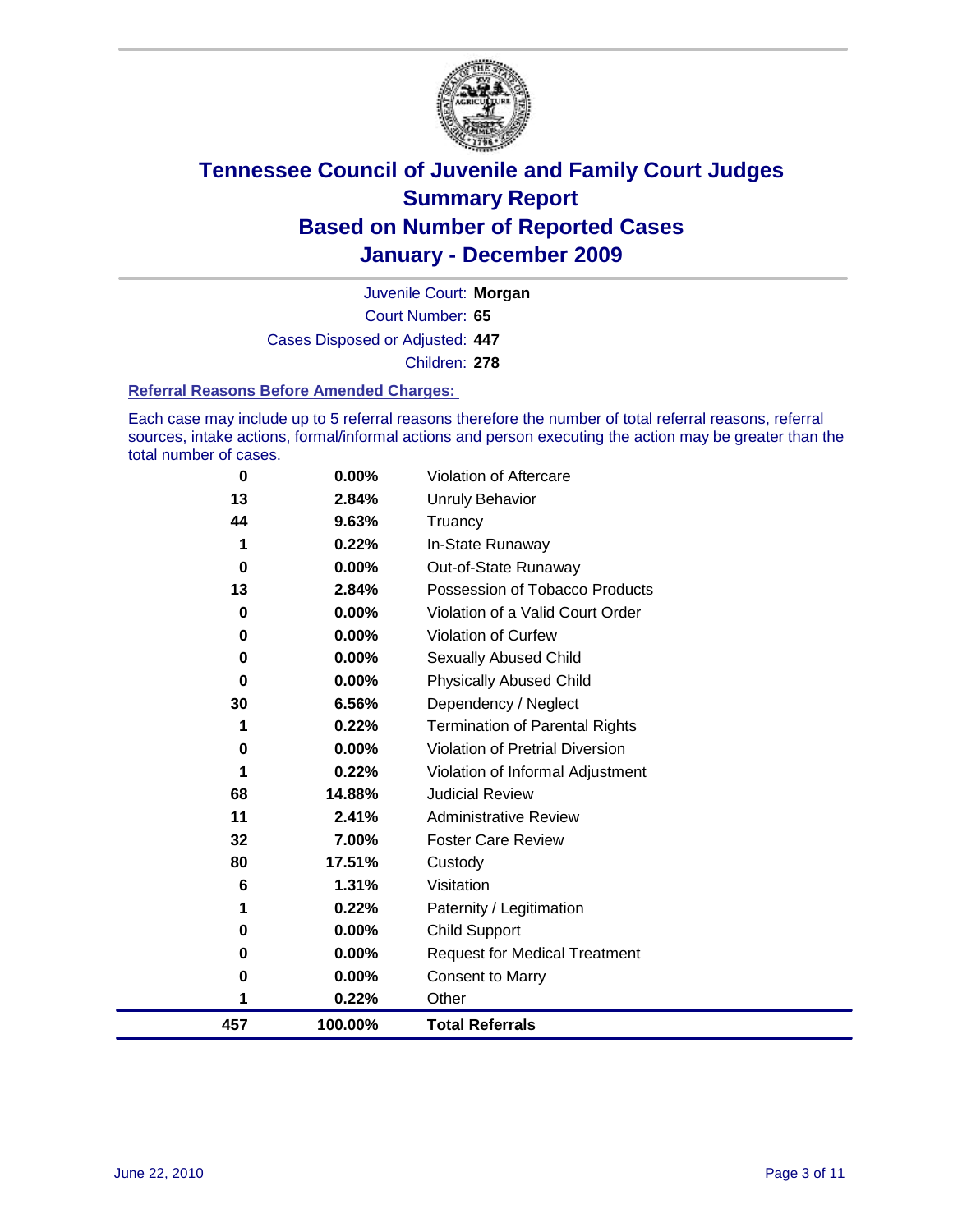

|                            |                                 | Juvenile Court: Morgan            |
|----------------------------|---------------------------------|-----------------------------------|
|                            |                                 | Court Number: 65                  |
|                            | Cases Disposed or Adjusted: 447 |                                   |
|                            |                                 | Children: 278                     |
| <b>Referral Sources: 1</b> |                                 |                                   |
| 148                        | 32.39%                          | Law Enforcement                   |
| 42                         | 9.19%                           | Parents                           |
| 76                         | 16.63%                          | <b>Relatives</b>                  |
| $\bf{0}$                   | 0.00%                           | Self                              |
| 75                         | 16.41%                          | School                            |
| 0                          | 0.00%                           | <b>CSA</b>                        |
| 83                         | 18.16%                          | <b>DCS</b>                        |
| 0                          | 0.00%                           | <b>Other State Department</b>     |
| 2                          | 0.44%                           | <b>District Attorney's Office</b> |
| 26                         | 5.69%                           | <b>Court Staff</b>                |
| 4                          | 0.88%                           | Social Agency                     |
| 1                          | 0.22%                           | <b>Other Court</b>                |
| 0                          | 0.00%                           | Victim                            |
| 0                          | 0.00%                           | Child & Parent                    |
| 0                          | 0.00%                           | Hospital                          |
| 0                          | 0.00%                           | Unknown                           |
| 0                          | 0.00%                           | Other                             |
| 457                        | 100.00%                         | <b>Total Referral Sources</b>     |

### **Age of Child at Referral: 2**

| 278 | 100.00% | <b>Total Child Count</b> |
|-----|---------|--------------------------|
| 0   | 0.00%   | Unknown                  |
| 0   | 0.00%   | Ages 19 and Over         |
| 83  | 29.86%  | Ages 17 through 18       |
| 68  | 24.46%  | Ages 15 through 16       |
| 22  | 7.91%   | Ages 13 through 14       |
| 15  | 5.40%   | Ages 11 through 12       |
| 90  | 32.37%  | Ages 10 and Under        |
|     |         |                          |

<sup>1</sup> If different than number of Referral Reasons (457), verify accuracy of your court's data.

<sup>2</sup> One child could be counted in multiple categories, verify accuracy of your court's data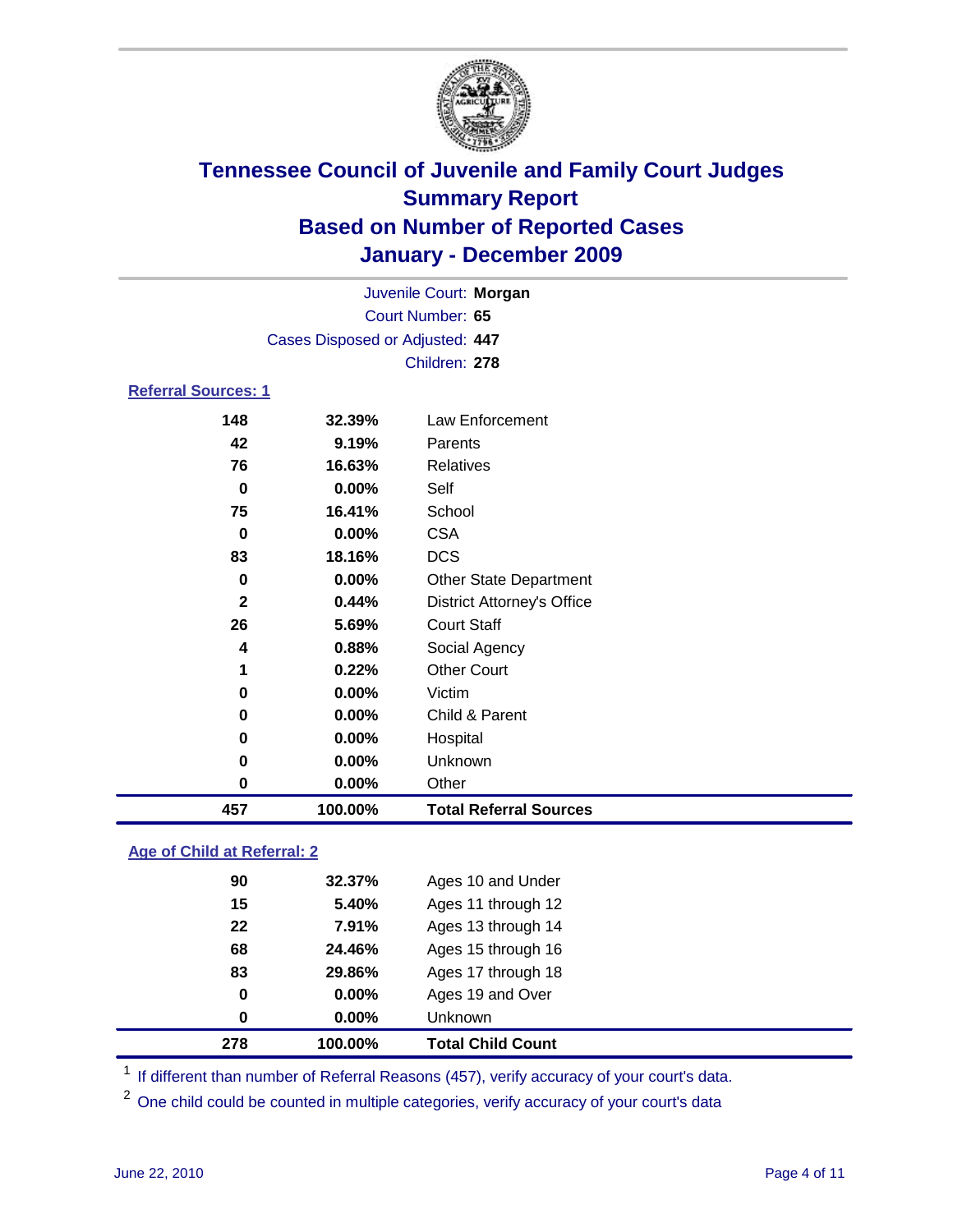

| Juvenile Court: Morgan                  |                                 |                          |  |  |
|-----------------------------------------|---------------------------------|--------------------------|--|--|
|                                         | Court Number: 65                |                          |  |  |
|                                         | Cases Disposed or Adjusted: 447 |                          |  |  |
|                                         |                                 | Children: 278            |  |  |
| Sex of Child: 1                         |                                 |                          |  |  |
| 164                                     | 58.99%                          | Male                     |  |  |
| 114                                     | 41.01%                          | Female                   |  |  |
| $\bf{0}$                                | 0.00%                           | Unknown                  |  |  |
| 278                                     | 100.00%                         | <b>Total Child Count</b> |  |  |
| Race of Child: 1                        |                                 |                          |  |  |
| 269                                     | 96.76%                          | White                    |  |  |
| $\mathbf{2}$                            | 0.72%                           | African American         |  |  |
| 0                                       | 0.00%                           | Native American          |  |  |
| $\mathbf 0$                             | 0.00%                           | Asian                    |  |  |
| $\overline{7}$                          | 2.52%                           | Mixed                    |  |  |
| $\mathbf 0$                             | 0.00%                           | Unknown                  |  |  |
| 278                                     | 100.00%                         | <b>Total Child Count</b> |  |  |
| <b>Hispanic Origin: 1</b>               |                                 |                          |  |  |
| 1                                       | 0.36%                           | Yes                      |  |  |
| 274                                     | 98.56%                          | <b>No</b>                |  |  |
| 3                                       | 1.08%                           | Unknown                  |  |  |
| 278                                     | 100.00%                         | <b>Total Child Count</b> |  |  |
| <b>School Enrollment of Children: 1</b> |                                 |                          |  |  |
| 213                                     | 76.62%                          | Yes                      |  |  |
| 64                                      | 23.02%                          | No                       |  |  |
| 1                                       | 0.36%                           | Unknown                  |  |  |
| 278                                     | 100.00%                         | <b>Total Child Count</b> |  |  |

One child could be counted in multiple categories, verify accuracy of your court's data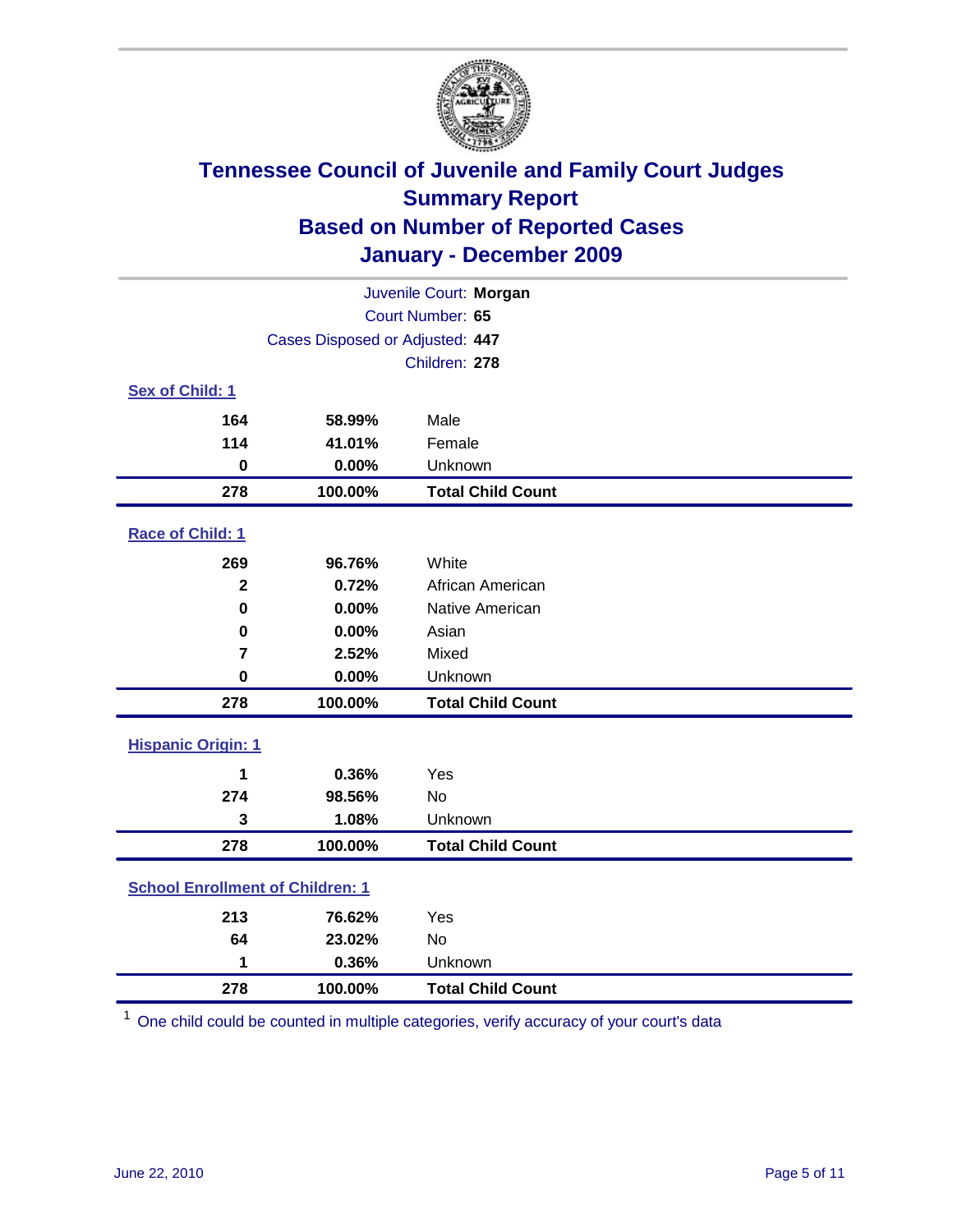

Court Number: **65** Juvenile Court: **Morgan** Cases Disposed or Adjusted: **447** Children: **278**

### **Living Arrangement of Child at Time of Referral: 1**

| 278          | 100.00% | <b>Total Child Count</b>     |
|--------------|---------|------------------------------|
| 0            | 0.00%   | Other                        |
| $\mathbf{2}$ | 0.72%   | Unknown                      |
| 1            | 0.36%   | Independent                  |
| 0            | 0.00%   | In an Institution            |
| 6            | 2.16%   | In a Residential Center      |
| 4            | 1.44%   | In a Group Home              |
| 12           | 4.32%   | With Foster Family           |
| 3            | 1.08%   | With Adoptive Parents        |
| 69           | 24.82%  | <b>With Relatives</b>        |
| 25           | 8.99%   | With Father                  |
| 60           | 21.58%  | With Mother                  |
| 8            | 2.88%   | With Mother and Stepfather   |
| 3            | 1.08%   | With Father and Stepmother   |
| 85           | 30.58%  | With Both Biological Parents |
|              |         |                              |

#### **Type of Detention: 2**

| 447 | 100.00%  | <b>Total Detention Count</b> |  |
|-----|----------|------------------------------|--|
| 0   | $0.00\%$ | Other                        |  |
| 441 | 98.66%   | Does Not Apply               |  |
| 0   | $0.00\%$ | <b>Unknown</b>               |  |
| 0   | 0.00%    | <b>Psychiatric Hospital</b>  |  |
| 0   | 0.00%    | Jail - No Separation         |  |
| 0   | $0.00\%$ | Jail - Partial Separation    |  |
| 0   | $0.00\%$ | Jail - Complete Separation   |  |
| 6   | 1.34%    | Juvenile Detention Facility  |  |
| 0   | $0.00\%$ | Non-Secure Placement         |  |
|     |          |                              |  |

<sup>1</sup> One child could be counted in multiple categories, verify accuracy of your court's data

<sup>2</sup> If different than number of Cases (447) verify accuracy of your court's data.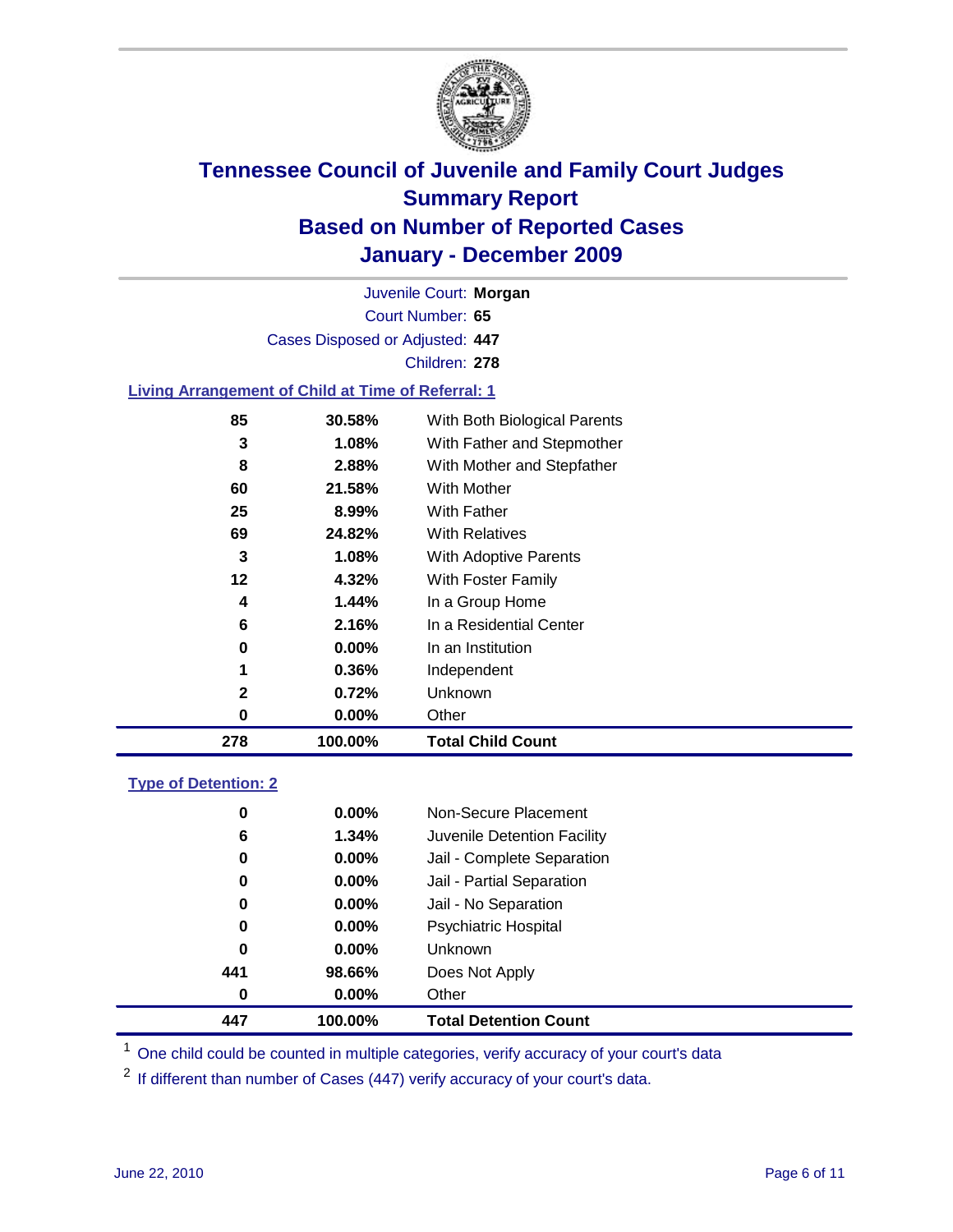

|                                                    | Juvenile Court: Morgan          |                                      |  |  |  |
|----------------------------------------------------|---------------------------------|--------------------------------------|--|--|--|
|                                                    | Court Number: 65                |                                      |  |  |  |
|                                                    | Cases Disposed or Adjusted: 447 |                                      |  |  |  |
|                                                    |                                 | Children: 278                        |  |  |  |
| <b>Placement After Secure Detention Hearing: 1</b> |                                 |                                      |  |  |  |
| 4                                                  | 0.89%                           | Returned to Prior Living Arrangement |  |  |  |
| $\mathbf 0$                                        | 0.00%                           | Juvenile Detention Facility          |  |  |  |
| $\bf{0}$                                           | 0.00%                           | Jail                                 |  |  |  |
| 1                                                  | 0.22%                           | Shelter / Group Home                 |  |  |  |
| $\mathbf 0$                                        | 0.00%                           | Foster Family Home                   |  |  |  |
| 1                                                  | 0.22%                           | Psychiatric Hospital                 |  |  |  |
| 0                                                  | 0.00%                           | Unknown                              |  |  |  |
| 441                                                | 98.66%                          | Does Not Apply                       |  |  |  |
| $\mathbf 0$                                        | 0.00%                           | Other                                |  |  |  |
| 447                                                | 100.00%                         | <b>Total Placement Count</b>         |  |  |  |
| <b>Intake Actions: 2</b>                           |                                 |                                      |  |  |  |
| 229                                                | 50.11%                          | <b>Petition Filed</b>                |  |  |  |
| 4                                                  | 0.88%                           | <b>Motion Filed</b>                  |  |  |  |
| 96                                                 | 21.01%                          | <b>Citation Processed</b>            |  |  |  |
| $\bf{0}$                                           | 0.00%                           | Notification of Paternity Processed  |  |  |  |
| 76                                                 | 16.63%                          | Scheduling of Judicial Review        |  |  |  |
| 19                                                 | 4.16%                           | Scheduling of Administrative Review  |  |  |  |
| 33                                                 | 7.22%                           | Scheduling of Foster Care Review     |  |  |  |
| $\bf{0}$                                           | 0.00%                           | Unknown                              |  |  |  |
| $\bf{0}$                                           | 0.00%                           | Does Not Apply                       |  |  |  |
| $\bf{0}$                                           | 0.00%                           | Other                                |  |  |  |
| 457                                                | 100.00%                         | <b>Total Intake Count</b>            |  |  |  |

<sup>1</sup> If different than number of Cases (447) verify accuracy of your court's data.

<sup>2</sup> If different than number of Referral Reasons (457), verify accuracy of your court's data.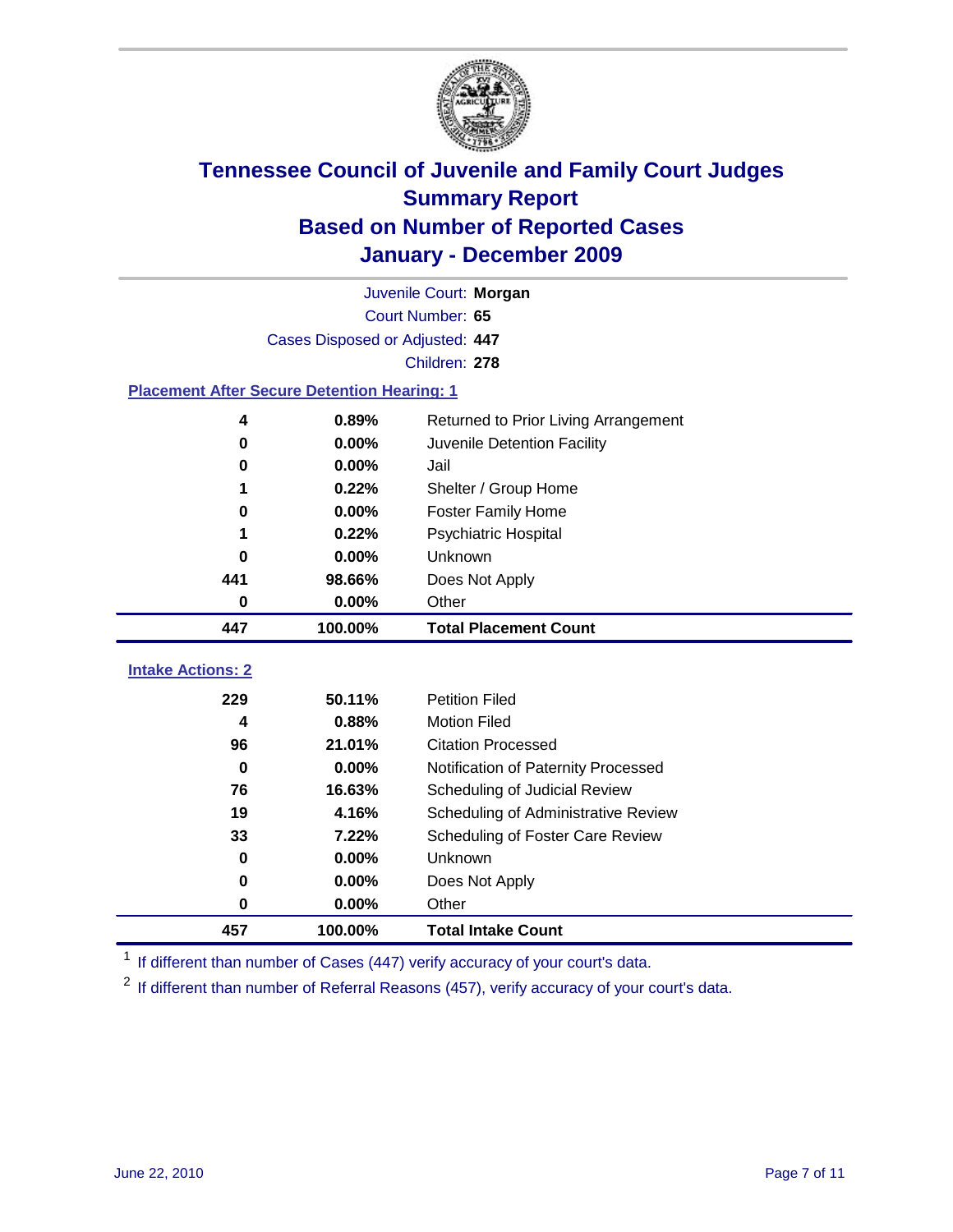

Court Number: **65** Juvenile Court: **Morgan** Cases Disposed or Adjusted: **447** Children: **278**

### **Last Grade Completed by Child: 1**

| 278            | 100.00% | <b>Total Child Count</b> |  |
|----------------|---------|--------------------------|--|
| $\bf{0}$       | 0.00%   | Other                    |  |
| 7              | 2.52%   | Unknown                  |  |
| 63             | 22.66%  | Never Attended School    |  |
| 6              | 2.16%   | Graduated                |  |
| 1              | 0.36%   | <b>GED</b>               |  |
| 0              | 0.00%   | Non-Graded Special Ed    |  |
| 4              | 1.44%   | 12th Grade               |  |
| 66             | 23.74%  | 11th Grade               |  |
| 38             | 13.67%  | 10th Grade               |  |
| 29             | 10.43%  | 9th Grade                |  |
| 17             | 6.12%   | 8th Grade                |  |
| 10             | 3.60%   | 7th Grade                |  |
| $\mathbf{2}$   | 0.72%   | 6th Grade                |  |
| 5              | 1.80%   | 5th Grade                |  |
| $\overline{7}$ | 2.52%   | 4th Grade                |  |
| 3              | 1.08%   | 3rd Grade                |  |
| 8              | 2.88%   | 2nd Grade                |  |
| 12             | 4.32%   | 1st Grade                |  |
| 0              | 0.00%   | Kindergarten             |  |
| 0              | 0.00%   | Preschool                |  |
| 0              | 0.00%   | Too Young for School     |  |

### **Enrolled in Special Education: 1**

| 278 | 100.00%  | <b>Total Child Count</b> |  |
|-----|----------|--------------------------|--|
|     | 0.36%    | <b>Unknown</b>           |  |
| 277 | 99.64%   | No                       |  |
| 0   | $0.00\%$ | Yes                      |  |
|     |          |                          |  |

One child could be counted in multiple categories, verify accuracy of your court's data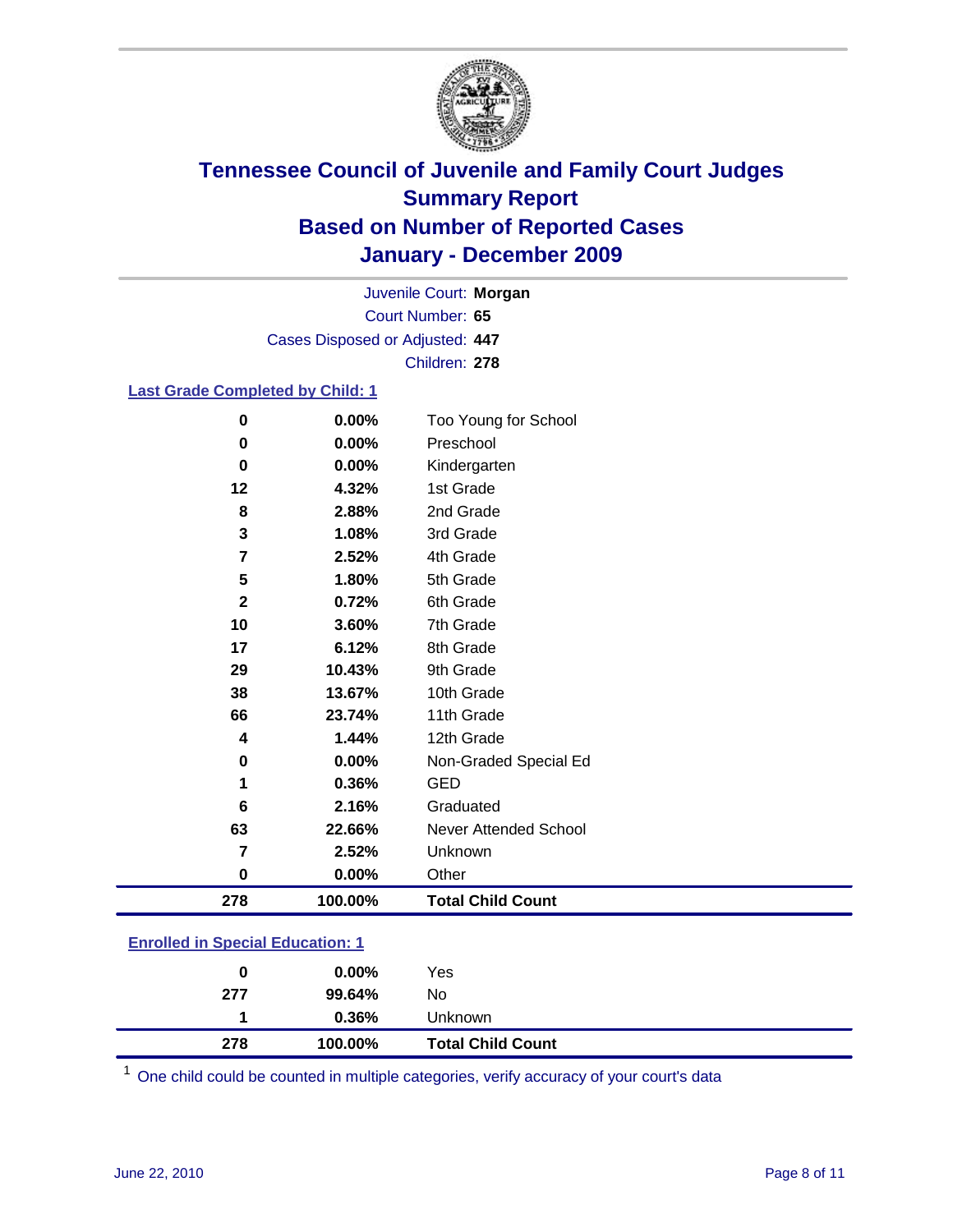

| Juvenile Court: Morgan       |                                 |                           |  |  |
|------------------------------|---------------------------------|---------------------------|--|--|
|                              | Court Number: 65                |                           |  |  |
|                              | Cases Disposed or Adjusted: 447 |                           |  |  |
|                              |                                 | Children: 278             |  |  |
| <b>Action Executed By: 1</b> |                                 |                           |  |  |
| 414                          | 90.59%                          | Judge                     |  |  |
| 0                            | $0.00\%$                        | Referee                   |  |  |
| 43                           | 9.41%                           | <b>YSO</b>                |  |  |
| 0                            | $0.00\%$                        | Other                     |  |  |
| 0                            | 0.00%                           | Unknown                   |  |  |
| 457                          | 100.00%                         | <b>Total Action Count</b> |  |  |

### **Formal / Informal Actions: 1**

| 83       | 18.16%   | Dismissed                                        |
|----------|----------|--------------------------------------------------|
| 0        | $0.00\%$ | Retired / Nolle Prosequi                         |
| 0        | $0.00\%$ | <b>Complaint Substantiated Delinquent</b>        |
| 0        | $0.00\%$ | <b>Complaint Substantiated Status Offender</b>   |
| 5        | 1.09%    | <b>Complaint Substantiated Dependent/Neglect</b> |
| 1        | 0.22%    | <b>Complaint Substantiated Abused</b>            |
| $\bf{0}$ | $0.00\%$ | <b>Complaint Substantiated Mentally III</b>      |
| 21       | 4.60%    | Informal Adjustment                              |
| 0        | $0.00\%$ | <b>Pretrial Diversion</b>                        |
| 0        | $0.00\%$ | <b>Transfer to Adult Court Hearing</b>           |
| 0        | $0.00\%$ | Charges Cleared by Transfer to Adult Court       |
| 198      | 43.33%   | Special Proceeding                               |
| 37       | 8.10%    | <b>Review Concluded</b>                          |
| 112      | 24.51%   | Case Held Open                                   |
| 0        | $0.00\%$ | Other                                            |
| 0        | $0.00\%$ | <b>Unknown</b>                                   |
| 457      | 100.00%  | <b>Total Action Count</b>                        |

<sup>1</sup> If different than number of Referral Reasons (457), verify accuracy of your court's data.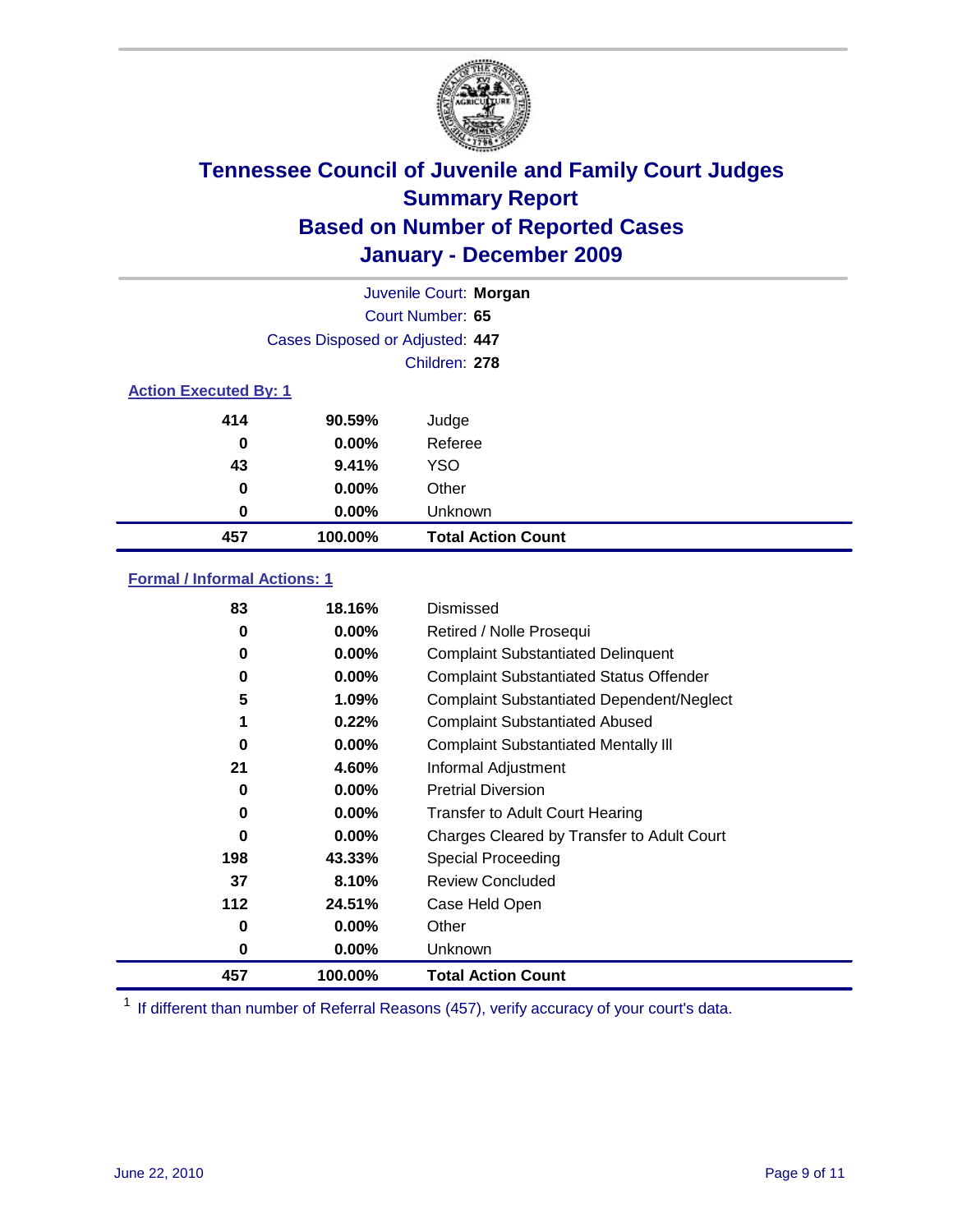

|                       |                                 | Juvenile Court: Morgan                                |
|-----------------------|---------------------------------|-------------------------------------------------------|
|                       |                                 | Court Number: 65                                      |
|                       | Cases Disposed or Adjusted: 447 |                                                       |
|                       |                                 | Children: 278                                         |
| <b>Case Outcomes:</b> |                                 | There can be multiple outcomes for one child or case. |
| 92                    | 12.67%                          | <b>Case Dismissed</b>                                 |
| 0                     | 0.00%                           | Case Retired or Nolle Prosequi                        |
| 69                    | 9.50%                           | Warned / Counseled                                    |
| 153                   | 21.07%                          | <b>Held Open For Review</b>                           |
| 28                    | 3.86%                           | Supervision / Probation to Juvenile Court             |
| 0                     | 0.00%                           | <b>Probation to Parents</b>                           |
| 0                     | 0.00%                           | Referral to Another Entity for Supervision / Service  |
| 4                     | 0.55%                           | Referred for Mental Health Counseling                 |
| 10                    | 1.38%                           | Referred for Alcohol and Drug Counseling              |
| 1                     | 0.14%                           | <b>Referred to Alternative School</b>                 |
| 0                     | 0.00%                           | Referred to Private Child Agency                      |
| 38                    | 5.23%                           | Referred to Defensive Driving School                  |
| 0                     | 0.00%                           | Referred to Alcohol Safety School                     |
| 16                    | 2.20%                           | Referred to Juvenile Court Education-Based Program    |
| 2                     | 0.28%                           | Driver's License Held Informally                      |
| 0                     | 0.00%                           | <b>Voluntary Placement with DMHMR</b>                 |
| 0                     | 0.00%                           | <b>Private Mental Health Placement</b>                |
| 0                     | 0.00%                           | <b>Private MR Placement</b>                           |
| 0                     | 0.00%                           | Placement with City/County Agency/Facility            |
| 3                     | 0.41%                           | Placement with Relative / Other Individual            |
| 25                    | 3.44%                           | Fine                                                  |
| 32                    | 4.41%                           | <b>Public Service</b>                                 |
| 5                     | 0.69%                           | Restitution                                           |
| 0                     | 0.00%                           | <b>Runaway Returned</b>                               |
| 5                     | 0.69%                           | No Contact Order                                      |
| 0                     | 0.00%                           | Injunction Other than No Contact Order                |
| 0                     | 0.00%                           | <b>House Arrest</b>                                   |
| 0                     | 0.00%                           | <b>Court Defined Curfew</b>                           |
| 4                     | 0.55%                           | Dismissed from Informal Adjustment                    |
| 0                     | 0.00%                           | <b>Dismissed from Pretrial Diversion</b>              |
| 0                     | 0.00%                           | <b>Released from Probation</b>                        |
| 0                     | 0.00%                           | <b>Transferred to Adult Court</b>                     |
| 0                     | $0.00\%$                        | <b>DMHMR Involuntary Commitment</b>                   |